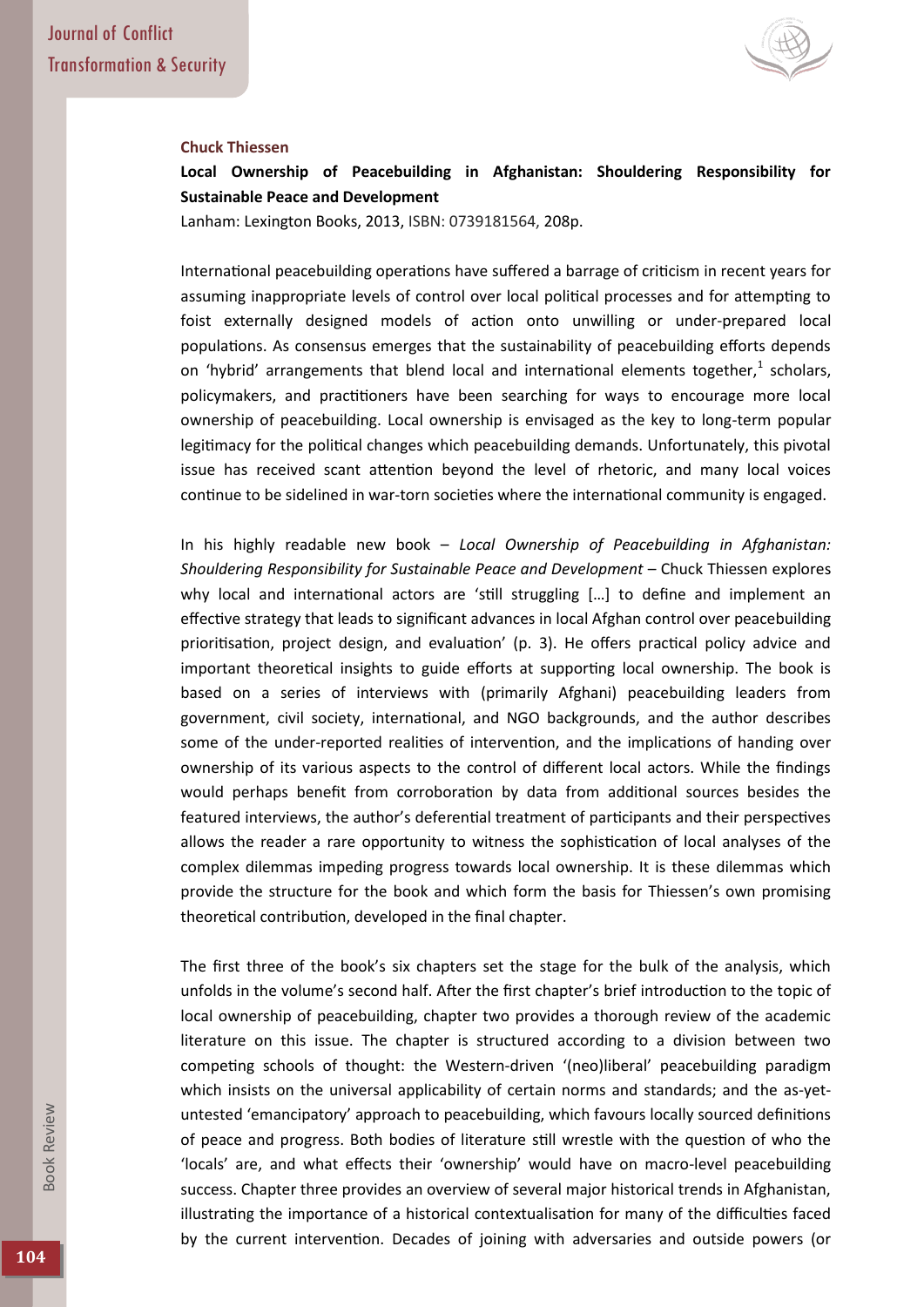

playing them off against each other) have made Afghanistan's tribal groups very adept at surviving and influencing the machinations of foreign invaders, but the chapter also sounds a note of cautious optimism, pointing to periods of 'sustained peace and political and economic development' (p. 66) as proof that progress is eminently possible.

Chapter four identifies major roles for foreign actors in the provision of physical security; the supervision of political reform and capacity-building; and the delivery and coordination of aid. However, the chapter also highlights the limits of foreign interventionism, and Thiessen argues that international efforts have been tainted by waste and inefficiency, periodic abuses, mistrust for Afghani counterparts, and interference from regional spoilers, including elements within Pakistan and Iran. Likewise, chapter five outlines the strengths and weaknesses of various local actors as prospective peacebuilding partners. Thiessen draws distinctions between government and civil society actors, as well as between national-level (elite) Afghan ownership and more grass-roots (often rural) forms of ownership. The author then makes a compelling case for shifting the current priorities of civil society actors away from service delivery management, and more towards the provision of citizen advocacy and oversight of the government. Corruption, sectarianism, and the culture of impunity surrounding predatory 'warlords-turned-politicians' (p. 122) remain key barriers that prevent more effective local ownership and capacity building. It is surprising to see no real discussion of the impact of opium, organised crime, and the illegal economy,<sup>2</sup> but Thiessen's treatment of local stakeholders is otherwise very thorough.

The book's major theoretical contribution lies in reconceptualising local ownership, not as a means toward achieving better peacebuilding results, but as an actual dispute in its own right. Thiessen argues in chapter six that, as such, the ownership issue should be susceptible to management using existing tools of conflict resolution. Theorising local ownership in this way has the advantage of acknowledging the roles of multiple indispensible actors, all of which have legitimate perspectives on how to advance peacebuilding, and none of which should be allowed to dominate discussions at the expense of others. The author does an excellent job of canvassing these actors, and explaining the roles and limitations of each. The book would be an ideal core text for university area studies courses covering Afghanistan, or as supplemental reading for courses geared more generally towards peacebuilding interventions in the post-September  $11<sup>th</sup>$  world. In a future edition, the work could reach a wider audience by exploring how the findings might be generalised to settings beyond Afghanistan.

As it stands, the book should already appeal to practitioners and policymakers in particular – Thiessen advocates '[entrusting] the creation of an appropriate peacebuilding space into the hands of a more inclusive and broadly participatory process such as a strategic "dispute resolution system" (DRS)' (p. 153) – a forum for planning a coordinated and locally owned strategy for peacebuilding. While Afghanistan has seen its fair share of aspiring coordinating bodies, and buy-in from local and international actors would be essential, the ethos of respectful, inclusive deliberation underpinning such a forum could be exactly what is needed to break the local ownership impasse. Whereas international stakeholders have been